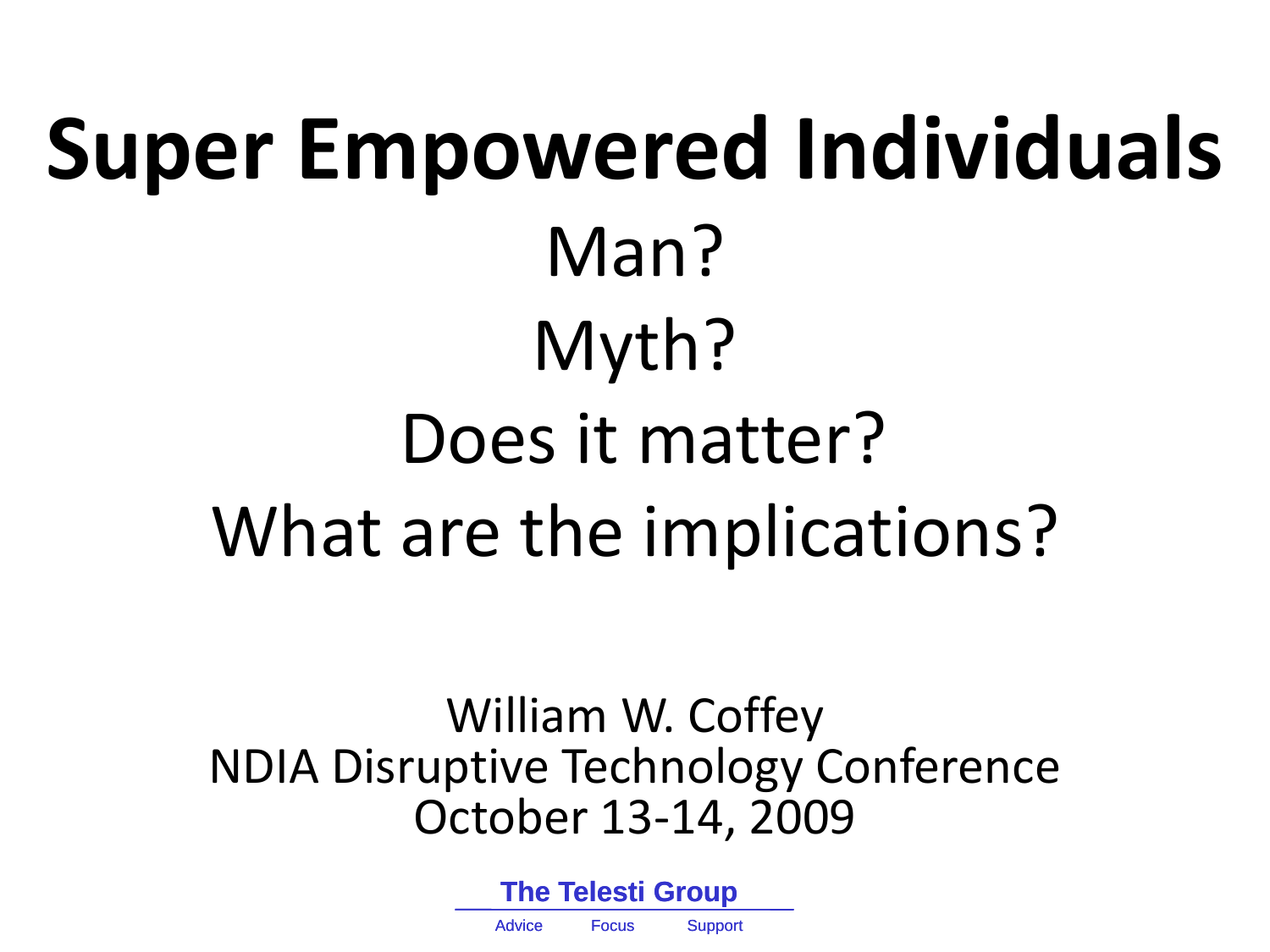### Overview

- Caveats
- What is it?
- What is the history?
- How will it affect us?
	- Society
	- Warfare
- How do we deal with?

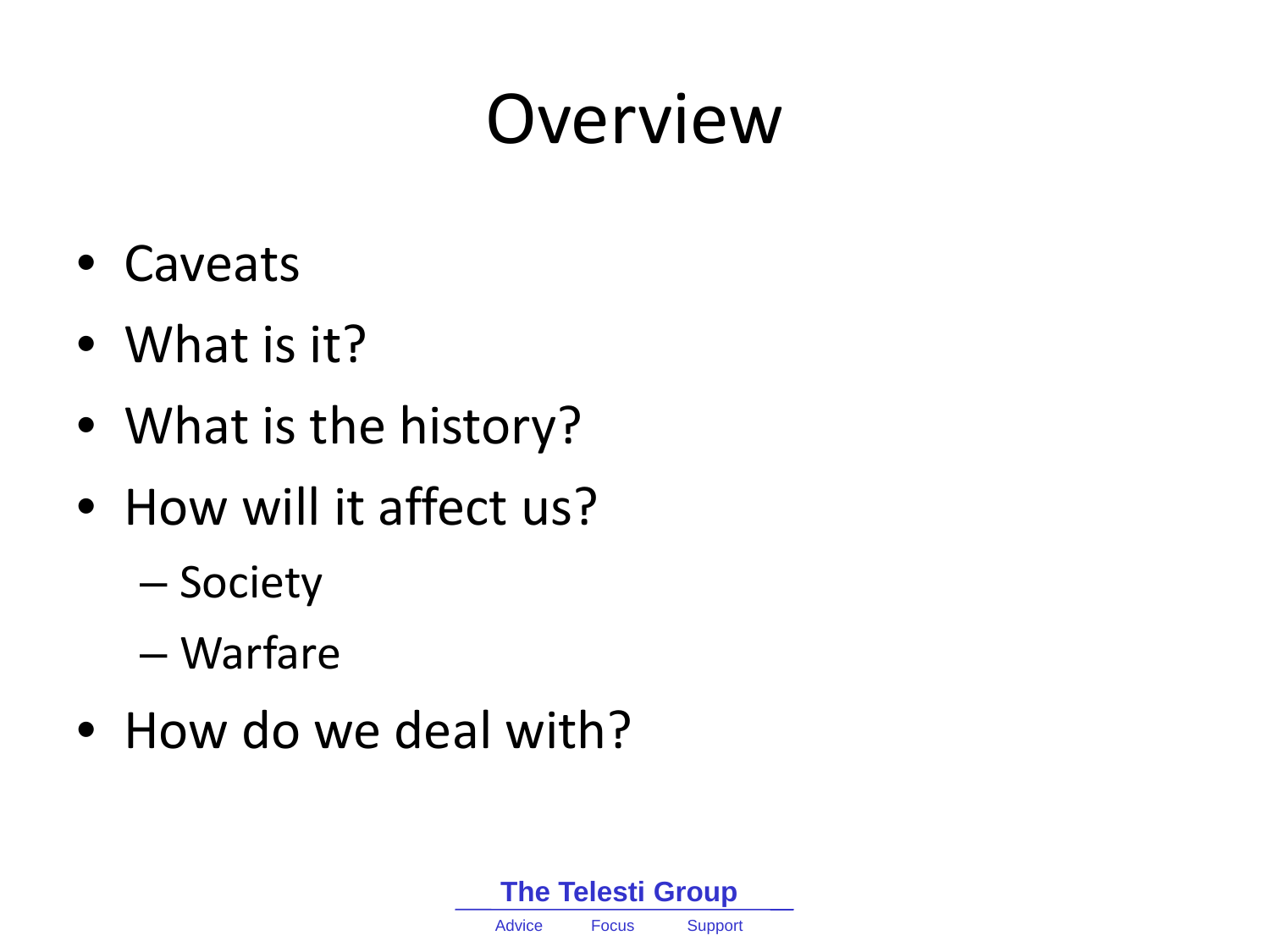### Caveats

- Locate, Close with and Destroy the enemy – Find, Fix, Finish
- Machines don't fight wars. People do, and they use their Minds.- Col John R Boyd
- Principles of Warfare still apply
	- War is the extension of politics by other means- Clausewitz
	- If you know the enemy and know yourself you need not fear the results of a hundred battles – Sun Tzu
- Just because we want to believe it does not make it true- Unknown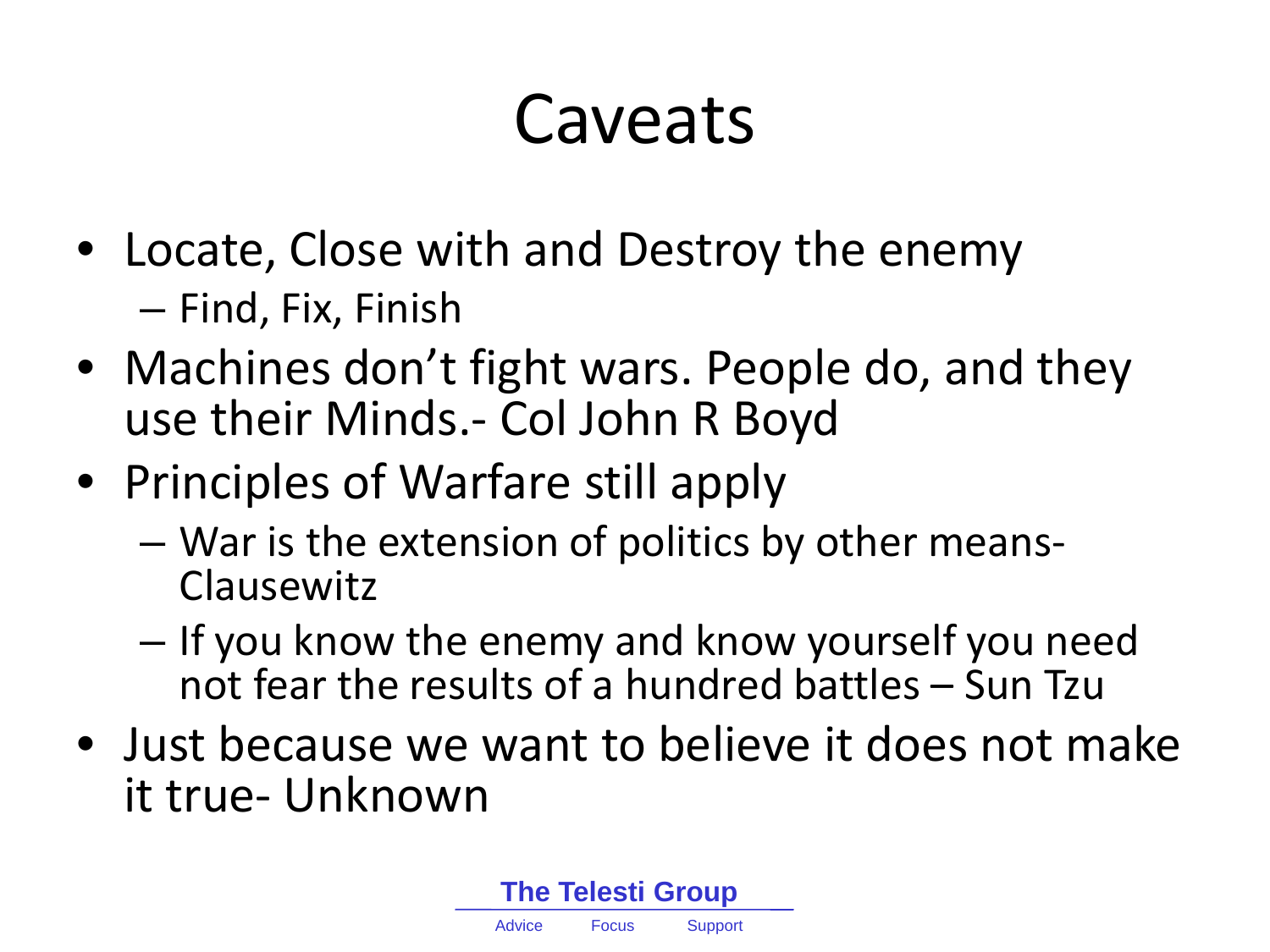# Impact of Technology

- "People always overestimate what they can do in one year and *underestimate* what they can do in 10."- William Gates Founder Microsoft
- "650k ought to be enough for anyone"- William Gates Founder Microsoft
- Overemphasis on the non-physical world is just as dangerous as ignoring it- William W. **Coffey**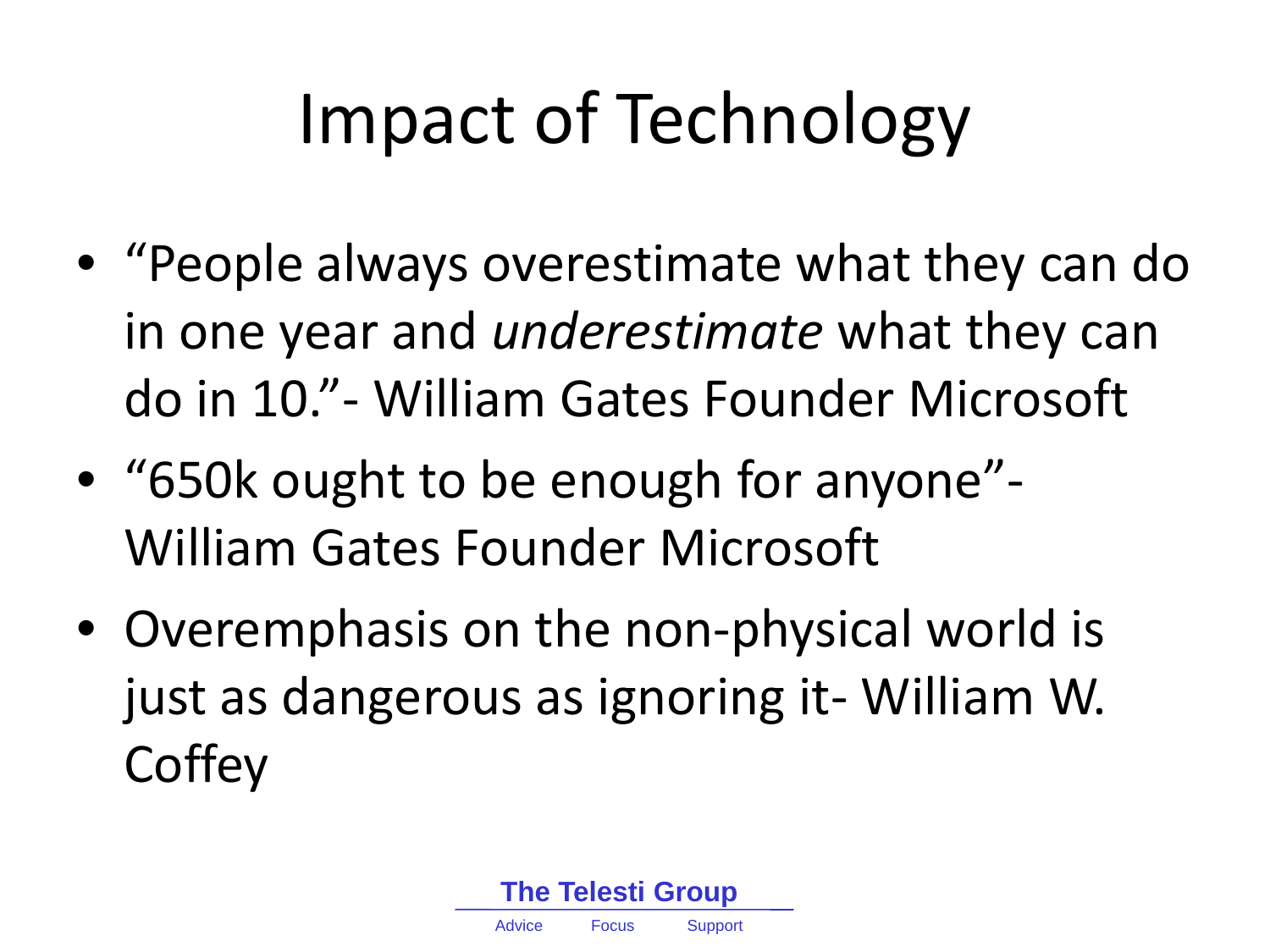### What is it?

#### • **dis**⋅**rupt**–

- 1. to cause disorder or turmoil in
- 2. to destroy, usually temporarily, the normal continuance or unity of
- 3. to break apart

#### • **tech**⋅**nol**⋅**o**⋅**gy**

- 1. the branch of knowledge that deals with the creation and use of technical means and their interrelation with life, society, and the environment, drawing upon such subjects as industrial arts, engineering, applied science, and pure science.
- 2. the terminology of an art, science, etc.; technical nomenclature.
- 3. a technological process, invention, method, or the like.
- 4. the sum of the ways in which social groups provide themselves with the material objects of their civilization.
- What is disruptive technology? The simple answer is a technology that disrupts.
- Disruptive in Context Only

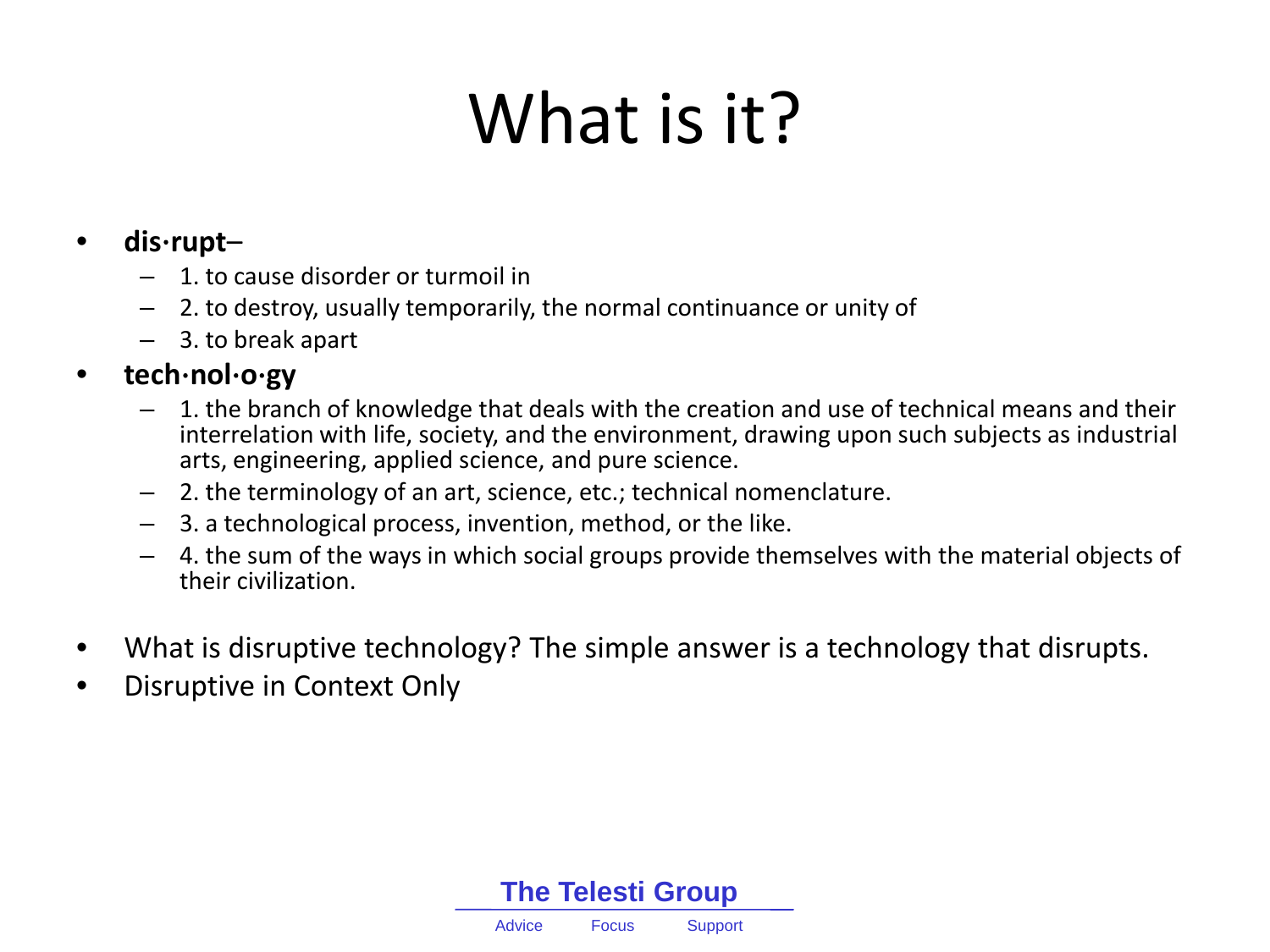### Super Empowered Individuals (Dictionary.com)

#### • **Super -**

– a prefix occurring originally in loanwords from Latin, with the basic meaning "above, beyond." …More figuratively, "an individual, thing, or property that exceeds customary norms or levels" (superalloy; superconductivity; superman; superstar), "an individual or thing larger, more powerful, or with wider application than others of its kind" (supercomputer; superhighway; superpower; supertanker), "exceeding the norms or limits of a given class" (superhuman; superplastic),

#### • **em**⋅**pow**⋅**er –**

- 1. to give power or authority to; authorize, esp. by legal or official means: I empowered my agent to make the deal for me. The local ordinance empowers the board of health to close unsanitary restaurants.
- 2. to enable or permit: Wealth empowered him to live a comfortable life.

#### • **in**⋅**di**⋅**vid**⋅**u**⋅**al-**

- 1. a single human being, as distinguished from a group.
- 2. a person: a strange individual.
- 3. a distinct, indivisible entity; a single thing, being, instance, or item.
- 4. a group considered as a unit.
- Individuals that can "take on the world"

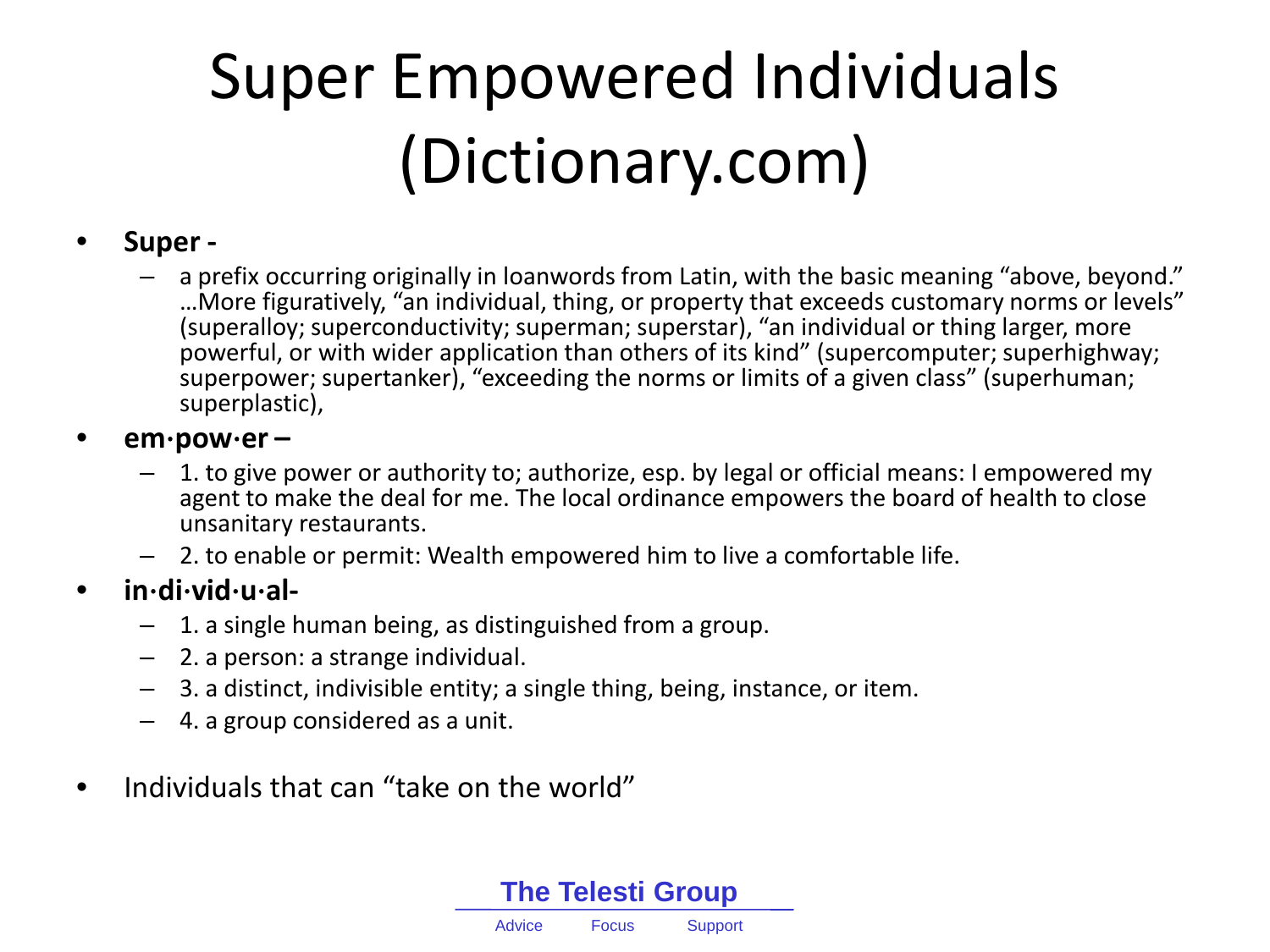# Humanity - Technology

#### **Technology**

- Wheel
- Flint
- **Copper**
- Iron
- Printing Press
- Interchangeable parts
- Internal Combustion Engine
- Wireless Technology
- World wide web (not Internet)

### **Changes**

Transportation Means of production Means of production Means of production Literacy, Knowledge Means of production Transportation Communication Literacy, Knowledge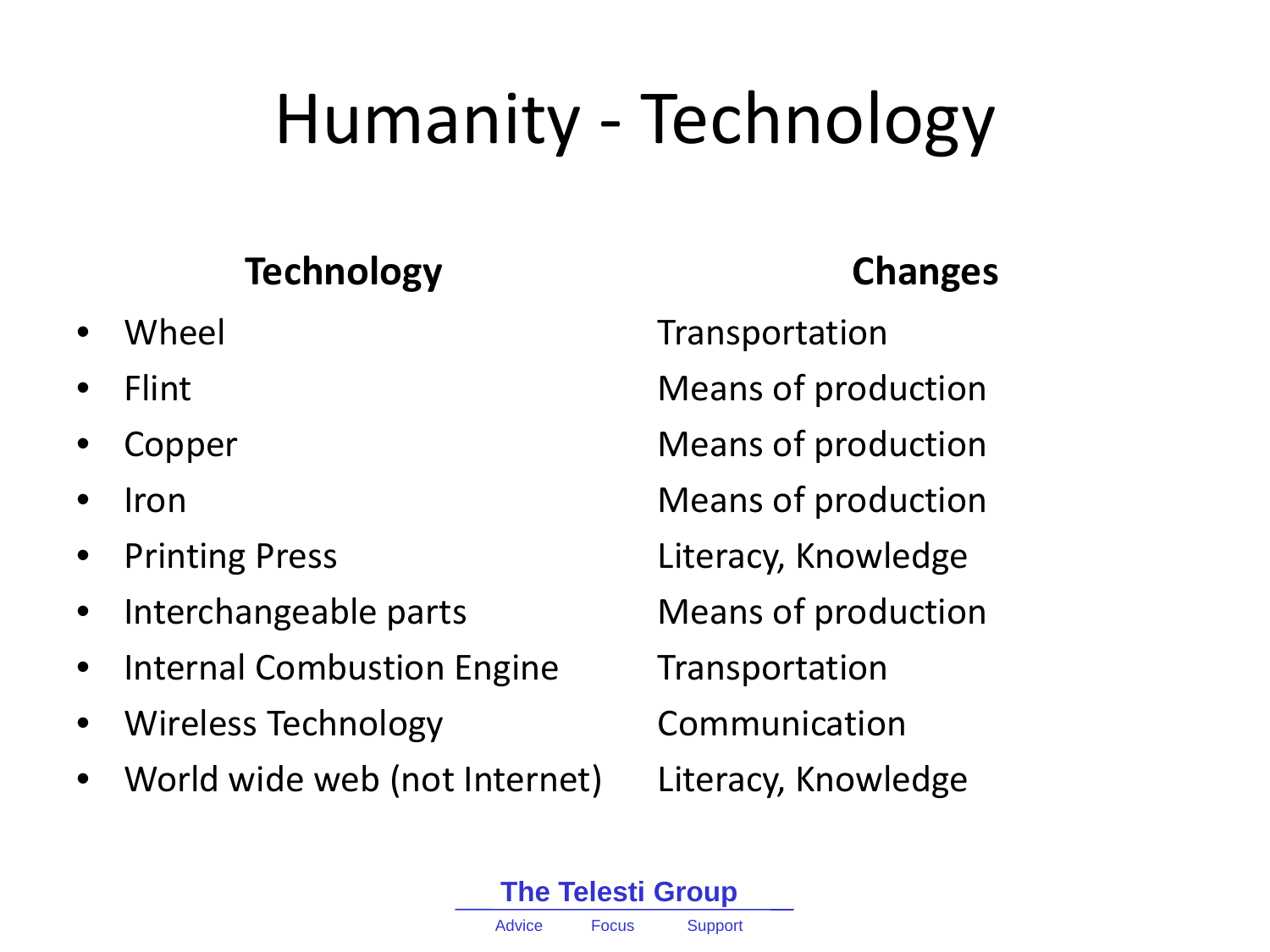# War- Technology and Counter

#### **Technology**

- Raiding Party
- Castle Walls
- Tanks
- Mass Formation
- Aircraft
- What we do now
- Who knows

#### **Changes**

- Walls
- **Canon**
- Panzer Faust
- Repeating Arms
- 3<sup>rd</sup> Dimensional fight
- Who knows
- Still figuring it out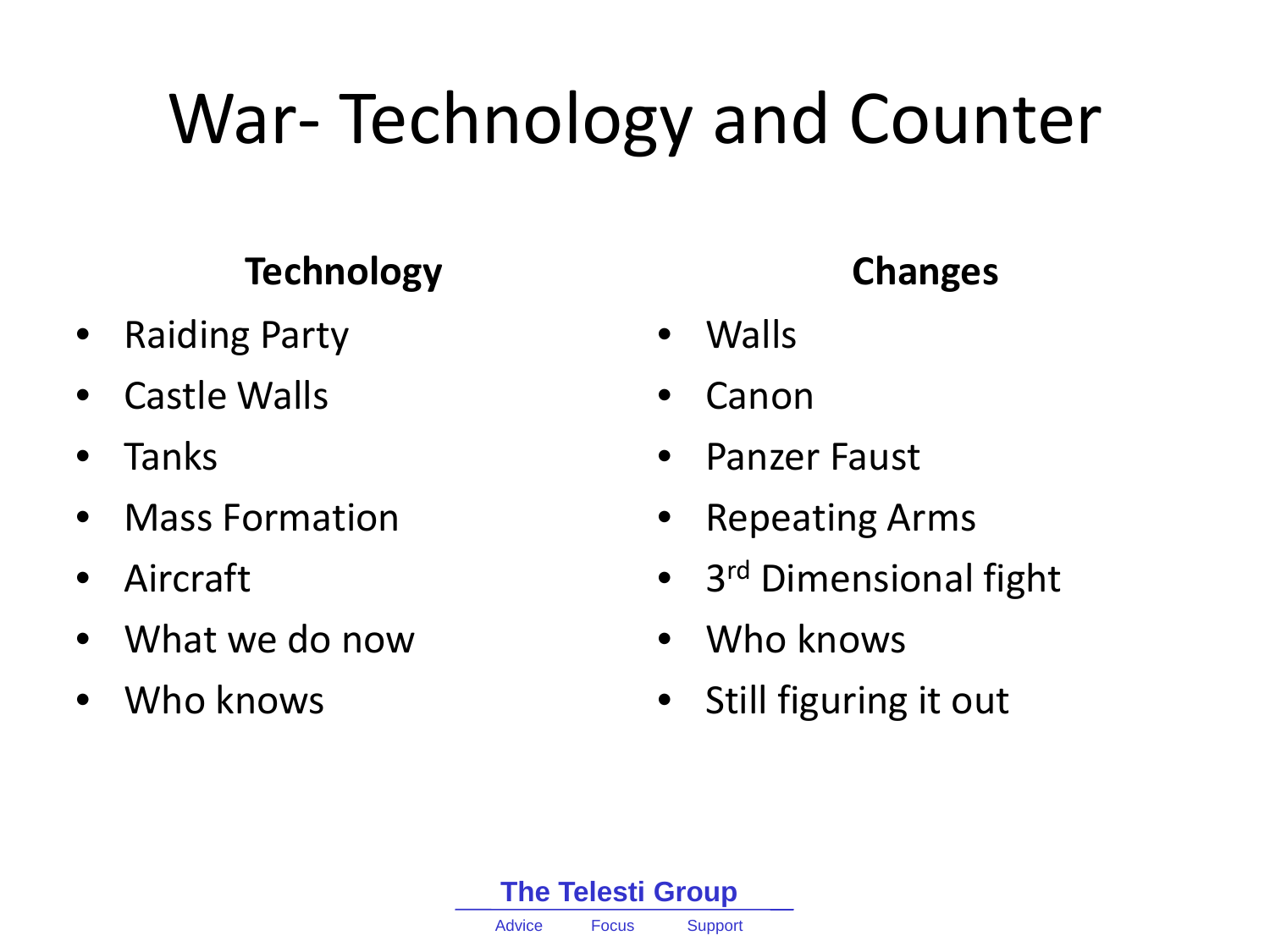# Societal Changes

#### **Socio-Political**

- Family
- Tribe
- **City State**
- Nation State
- Trans-National State
- Non-National State
- Non-State Actors

#### **Socio-Economic**

- Agricultural
	- Guilds
	- Cottage Industries
	- Limited Distribution of food
- Industrial
	- Mass Production
- Post-Industrial

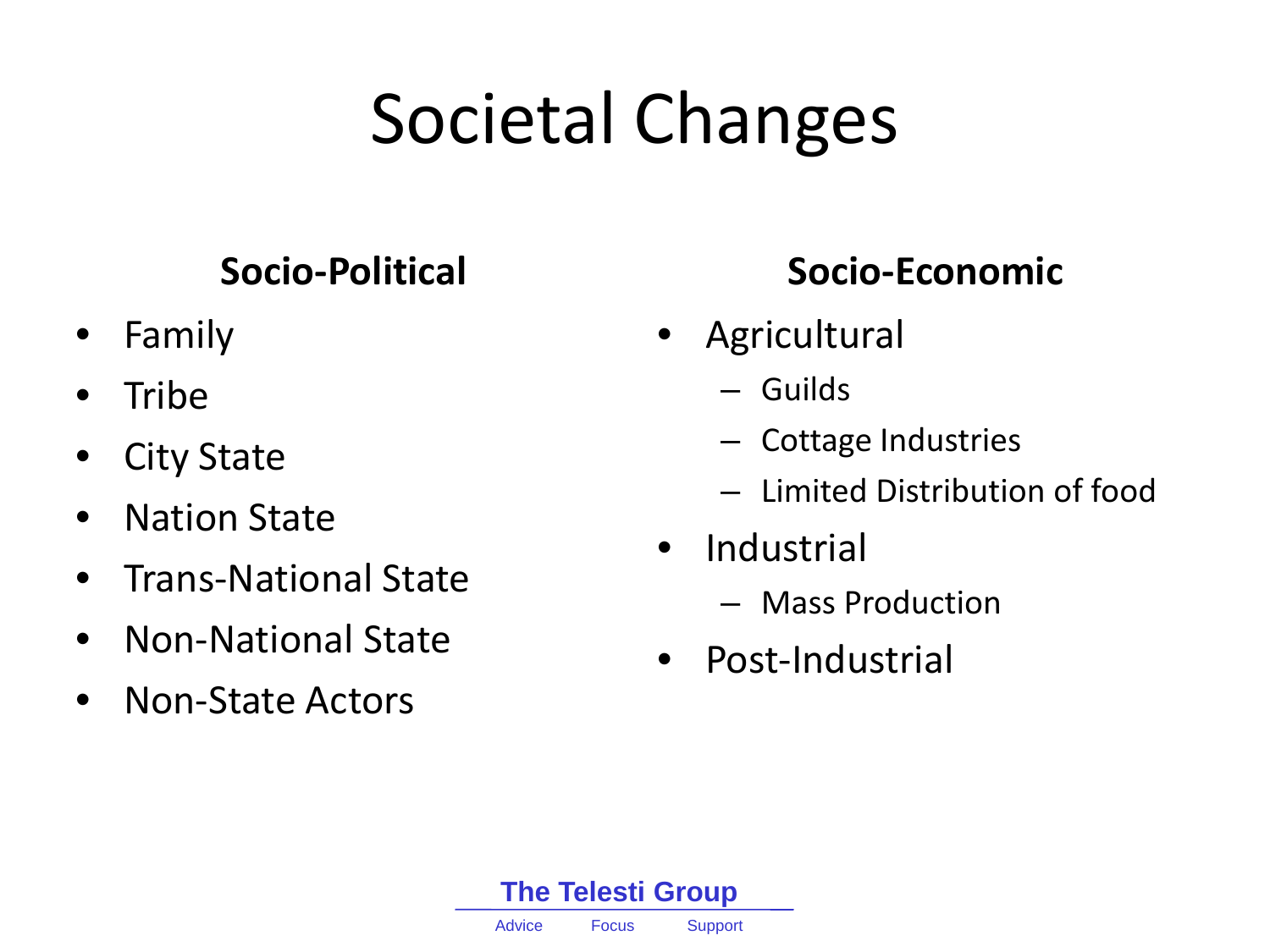# "Disruptive" Technologies

#### **Technology**

- Google Earth Images
- Social Networking
- Cloud Computing
- Virtual Reality
- **Biometrics**
- Mash up
- Miniaturization
- Etc.

#### **Displacement**

- Library, Cartographers, surveyor
- Free Association, Assembly of individuals, face to face coordination
- Mainframes
- Etc.

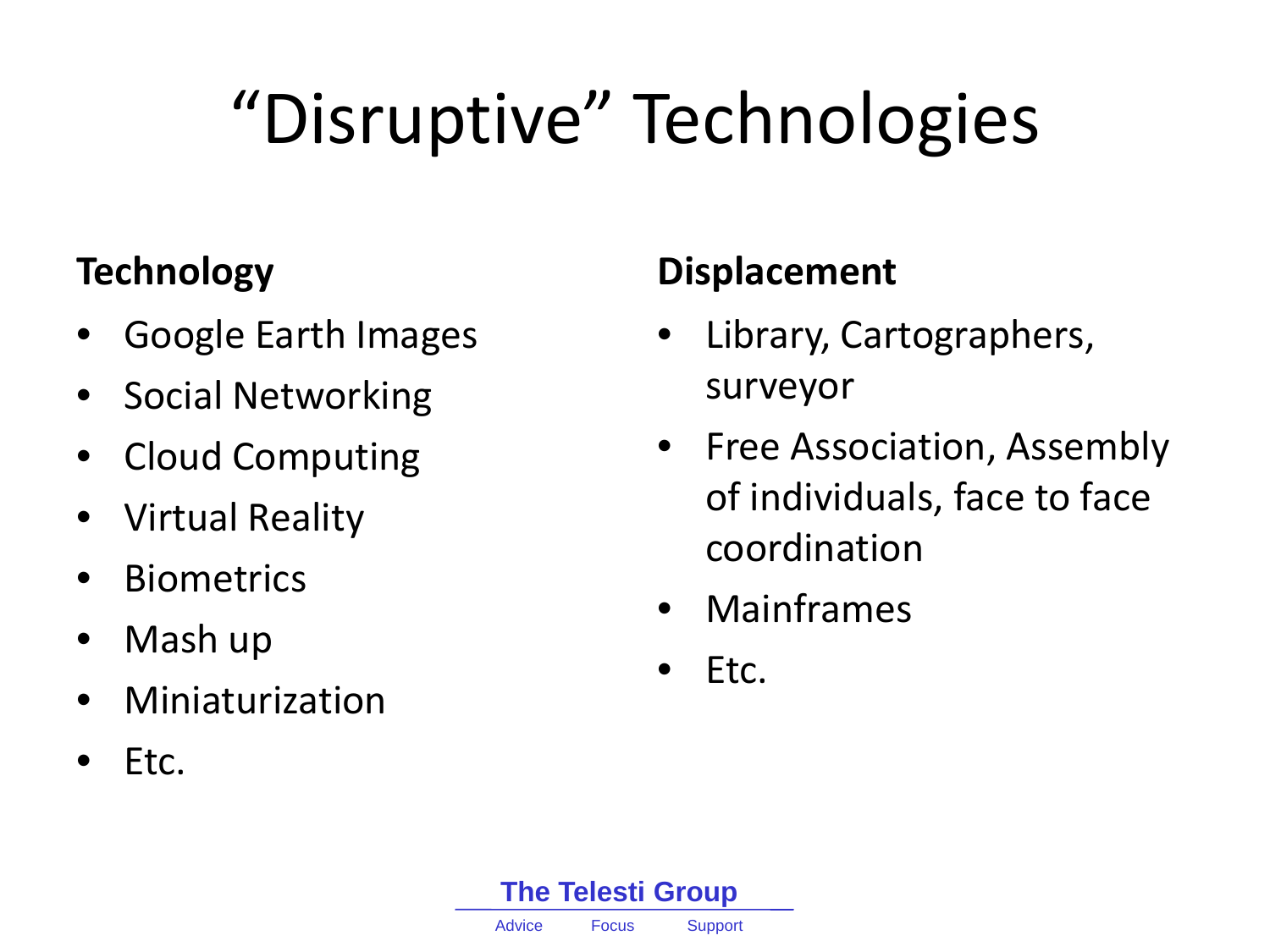### Impact on Society

#### **General Impact**

- Means of production
	- Decentralization
		- Less Authoritarian?
		- Privatization?
	- More Transient
	- Shrink
- Defense industrial base
	- Knowledge Revolutionary Idea
- DIME

#### **Developing World**

- Globalization
	- Sat TV
	- Wireless Comms
	- Movement
- **Migration** 
	- Emigration
	- **Immigration**

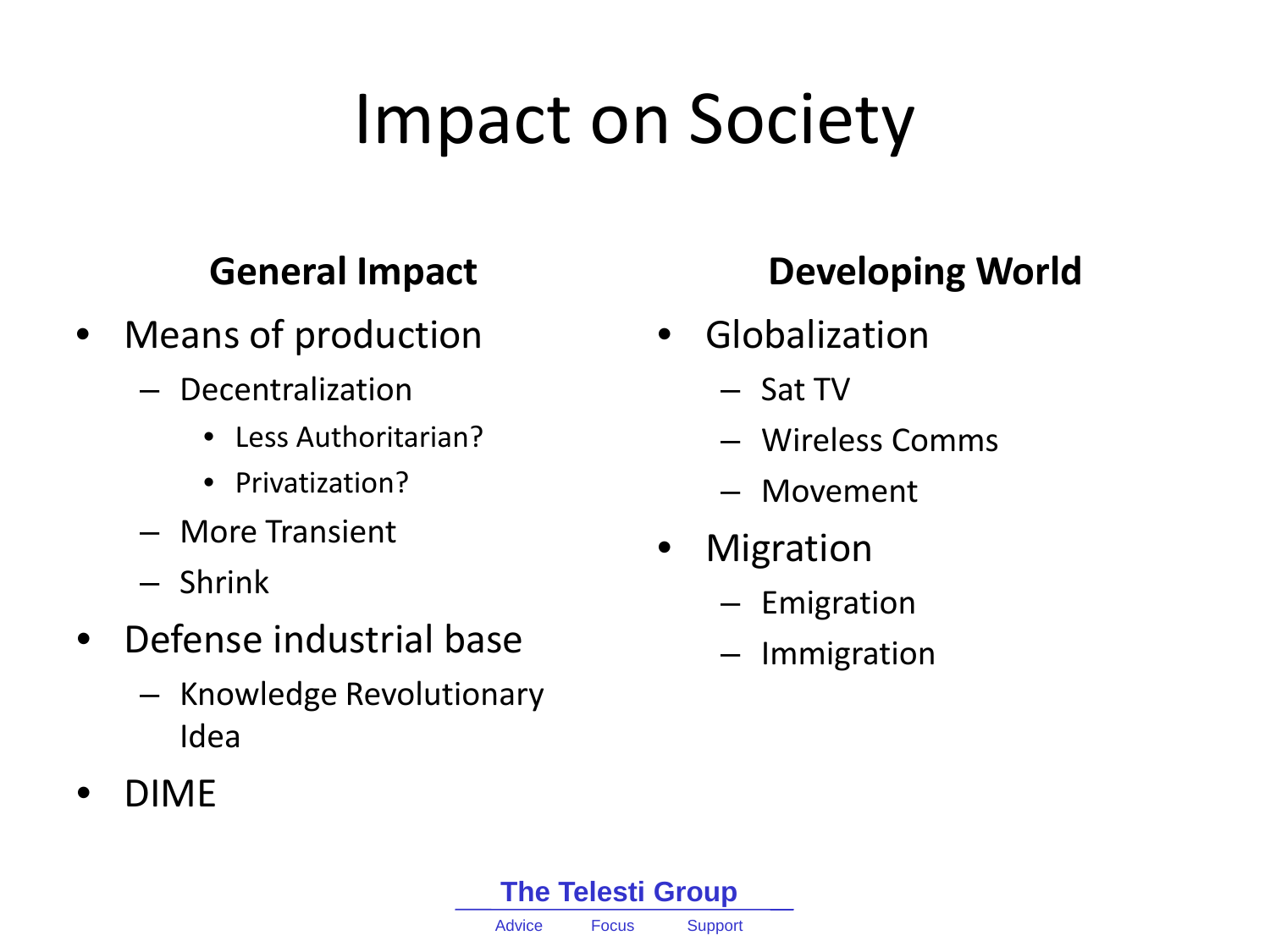### Impact on Warfare

- **M**ass
- **O**bjective
- **O**ffensive
- **S**ecurity
- **E**conomy of Force
- **M**aneuver
- **U**nity of Command
- **S**urprise
- **S**implicity
- Enemy is now super empowered individuals
	- Operating on behalf of…….

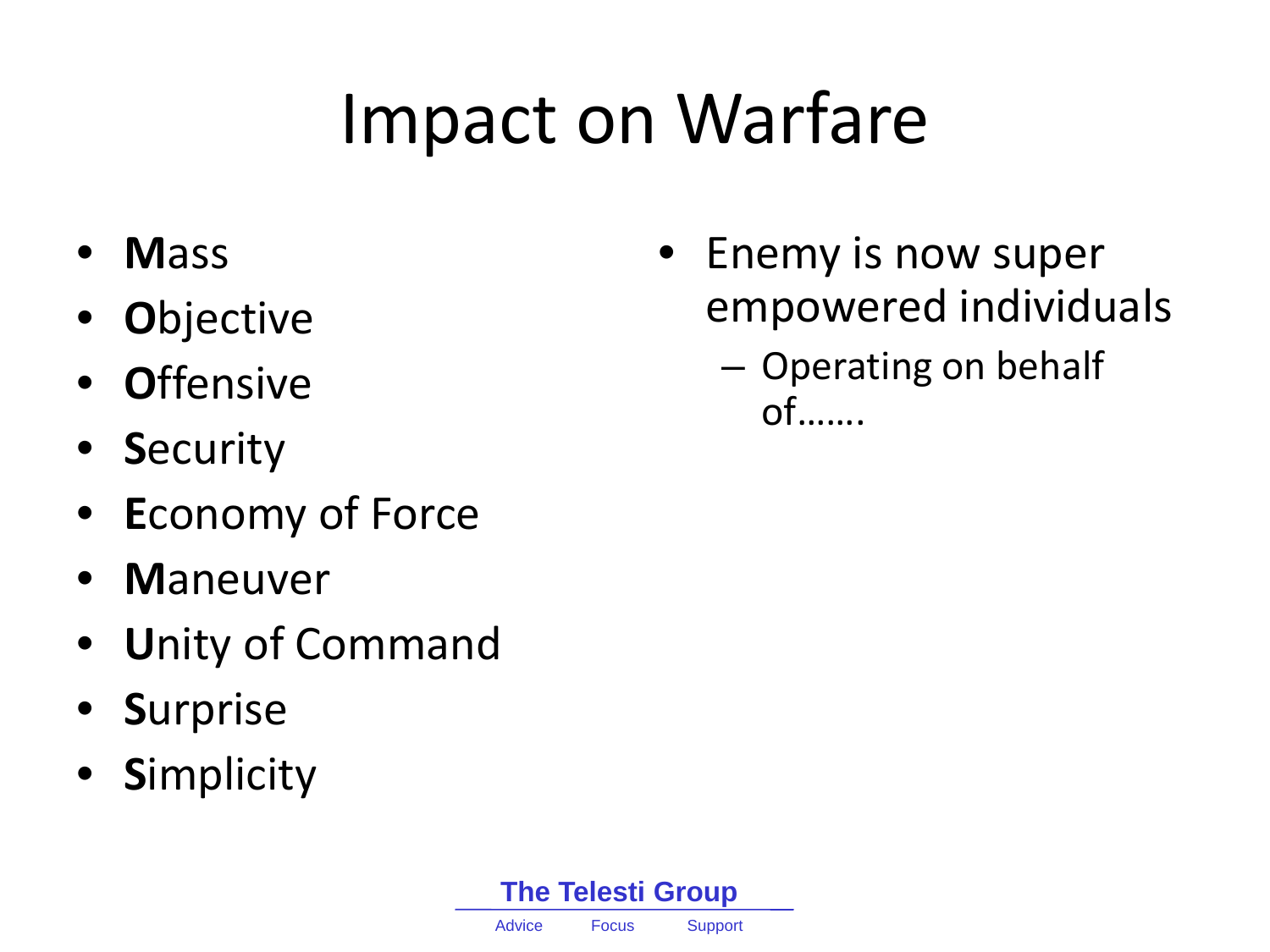### How to deal with it?

- Judo
- Think
- Move
- Communicate
- Multi-level capability
- Enable action
- Encourage action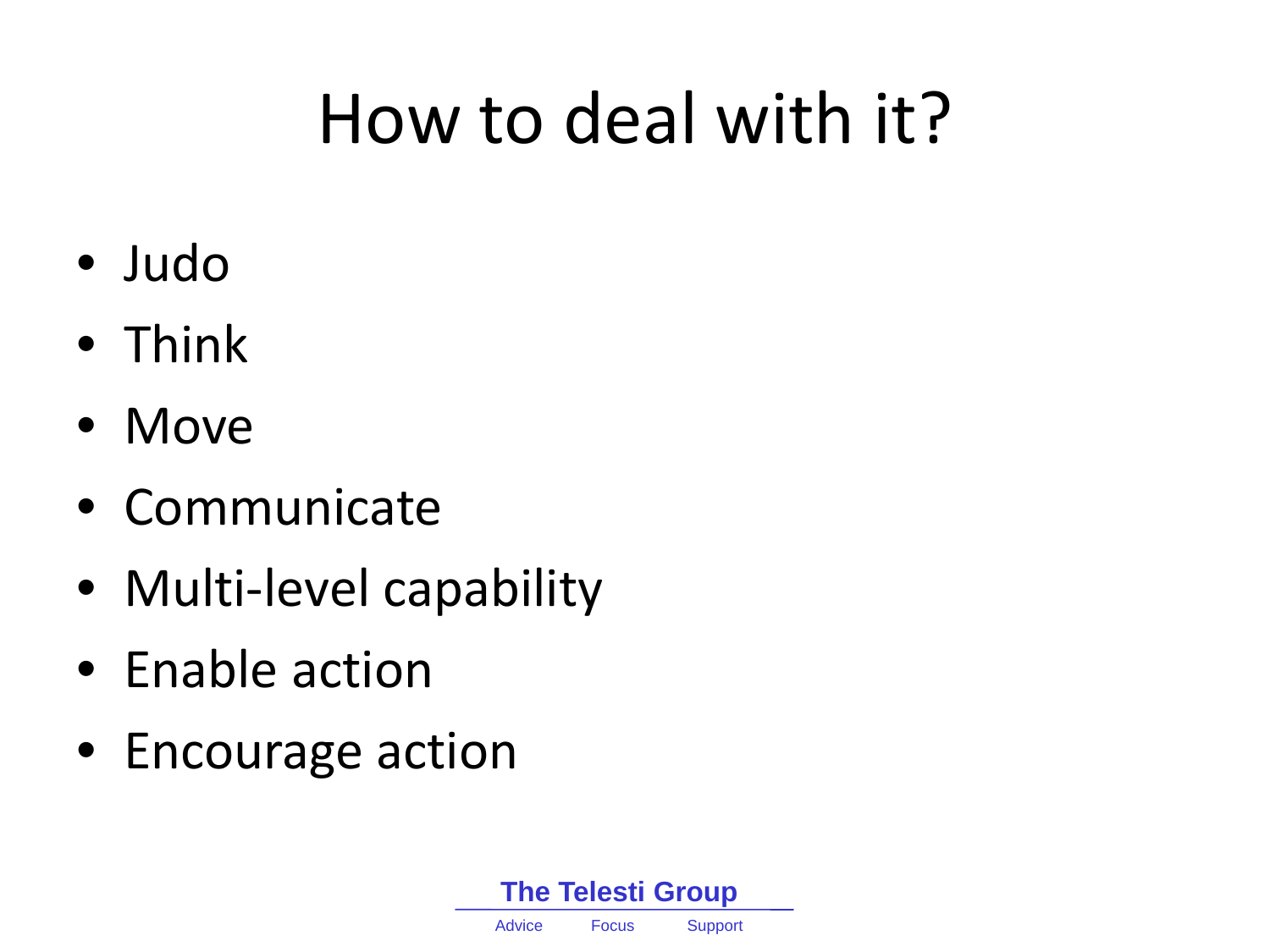### How will it affect us?

- Change Attitudes
- Change Capabilities
- Change in responsibilities
- DOTMLPF